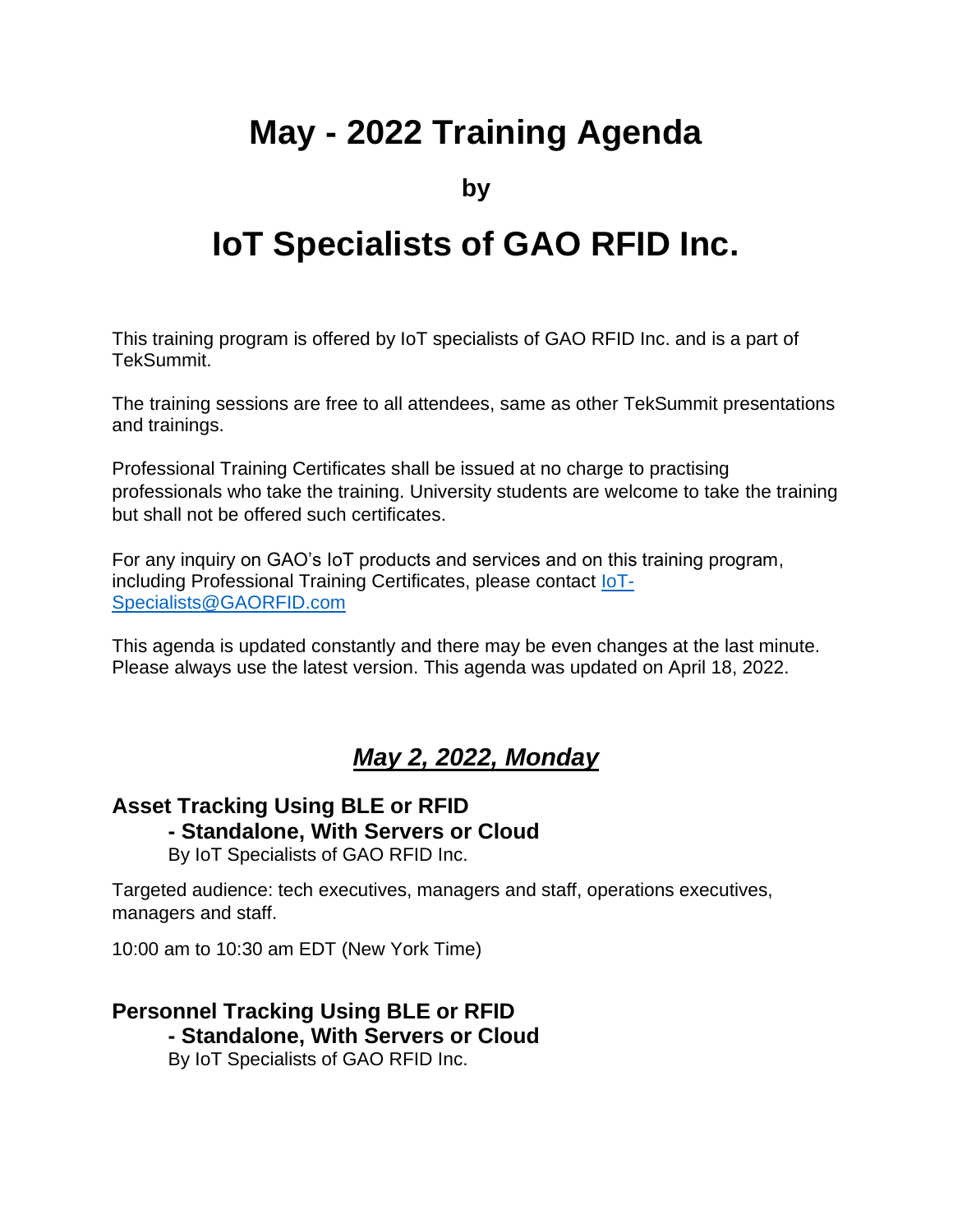Targeted audience: tech executives, managers and staff, operations executives, managers and staff.

10:30 am to 11:00 am EDT (New York Time)

# **Supply Chain & Logistics Management Using BLE or RFID - Standalone, With Servers or Cloud**

By IoT Specialists of GAO RFID Inc.

Targeted audience: tech executives, managers and staff, operations executives, managers and staff.

11:00 am to 11:30 am EDT (New York Time)

# *May 3, 2022, Tuesday*

### **Asset Tracking in Healthcare Using BLE or RFID - Standalone, With Servers or Cloud**

By IoT Specialists of GAO RFID Inc.

Targeted audience: tech executives, managers and staff, operations executives, managers and staff.

10:00 am to 10:30 am EDT (New York Time)

# **Personnel Tracking in Healthcare Using BLE or RFID - Standalone, With Servers or Cloud**

By IoT Specialists of GAO RFID Inc.

Targeted audience: tech executives, managers and staff, operations executives, managers and staff.

10:30 am to 11:00 am EDT (New York Time)

# **Supply Chain & Logistics Management in Healthcare Using BLE or RFID**

# **- Standalone, With Servers or Cloud**

By IoT Specialists of GAO RFID Inc.

Targeted audience: tech executives, managers and staff, operations executives, managers and staff.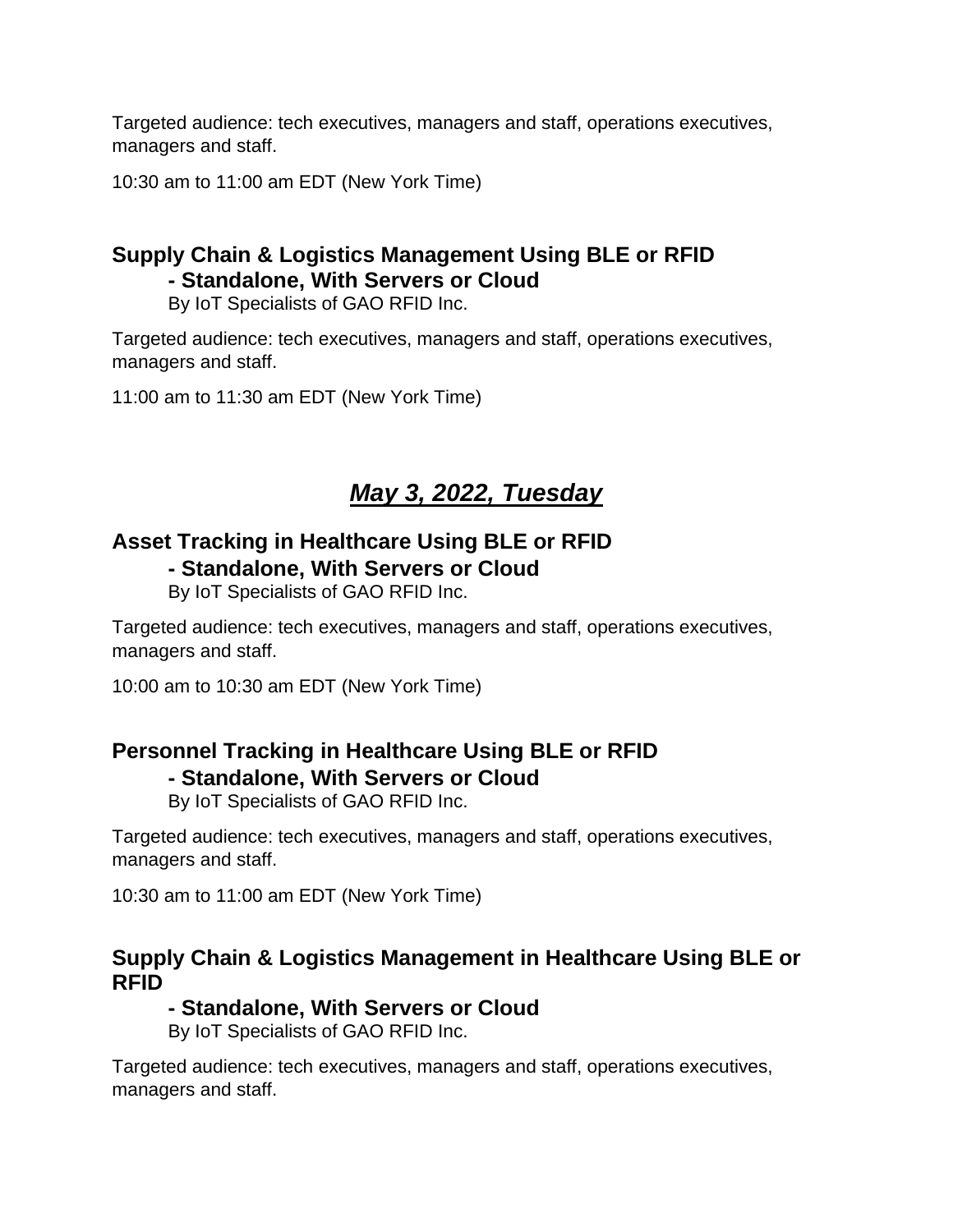11:00 am to 11:30 am EDT (New York Time)

# *May 4, 2022, Wednesday*

# **Asset Tracking in Automotive Manufacturing Using BLE or RFID - Standalone, With Servers or Cloud**

By IoT Specialists of GAO RFID Inc.

Targeted audience: tech executives, managers and staff, operations executives, managers and staff.

10:00 am to 10:30 am EDT (New York Time)

# **Personnel Tracking in Automotive Manufacturing Using BLE or RFID - Standalone, With Servers or Cloud**

By IoT Specialists of GAO RFID Inc.

Targeted audience: tech managers & staff, operations managers & staff, other managers & staff.

10:30 am to 11:00 am EDT (New York Time)

#### **Supply Chain & Logistics Management in Automotive Manufacturing Using BLE or RFID**

**- Standalone, With Servers or Cloud** By IoT Specialists of GAO RFID Inc.

Targeted audience: tech managers & staff, operations managers & staff, other managers & staff.

11:00 am to 11:30 am EDT (New York Time)

# *May 5, 2022, Thursday*

# **Asset Tracking in Oil & Gas Industry Using BLE or RFID**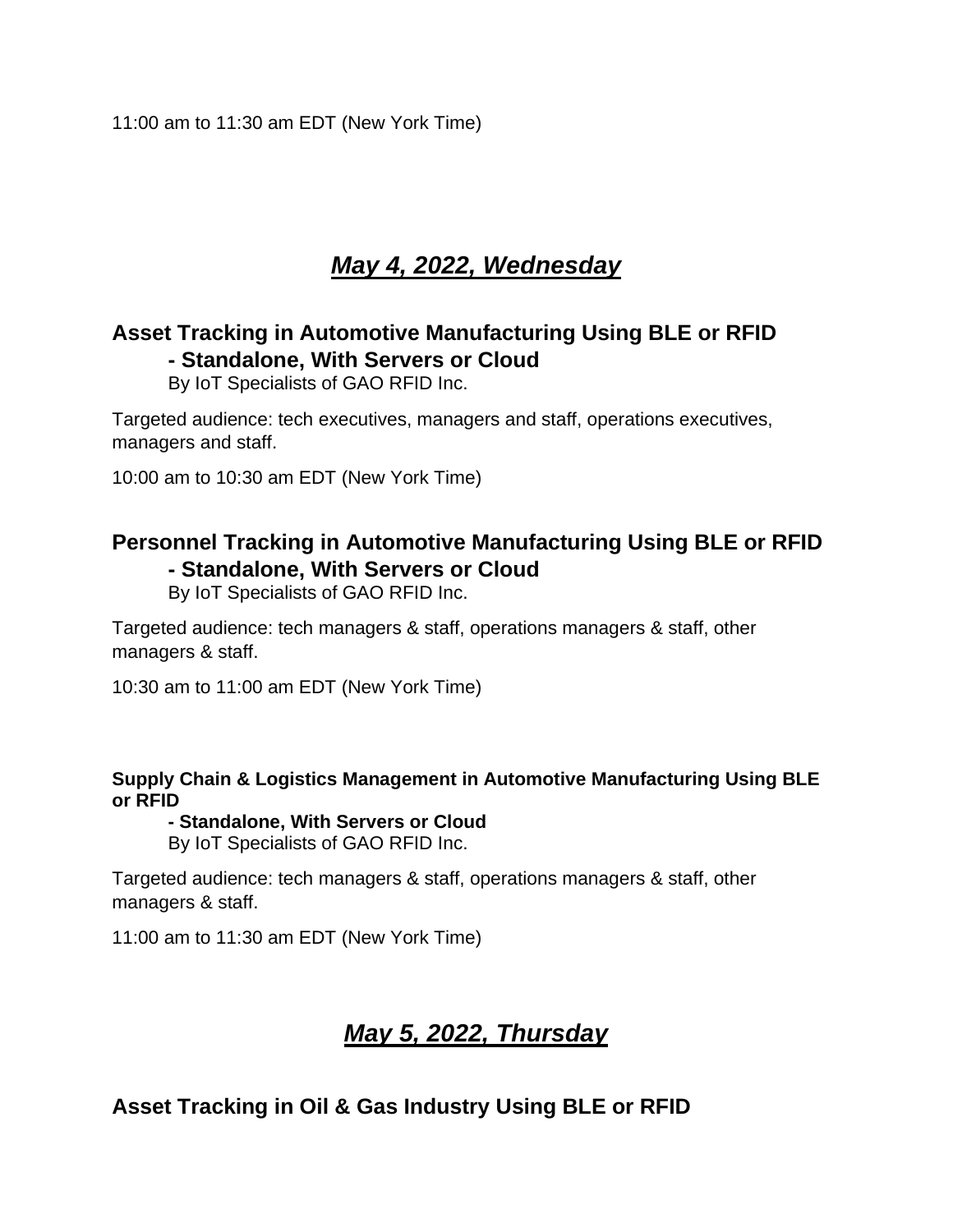#### **- Standalone, With Servers or Cloud**

By IoT Specialists of GAO RFID Inc.

Targeted audience: tech managers & staff, operations managers & staff, other managers & staff.

10:00 am to 10:30 am EDT (New York Time)

#### **Personnel Tracking in Oil & Gas Industry Using BLE or RFID - Standalone, With Servers or Cloud**

By IoT Specialists of GAO RFID Inc.

Targeted audience: tech managers & staff, operations managers & staff, other managers & staff.

10:30 am to 11:00 am EDT (New York Time)

### **Supply Chain & Logistics Management in Oil & Gas Industry Using BLE or RFID**

#### **- Standalone, With Servers or Cloud**

By IoT Specialists of GAO RFID Inc.

Targeted audience: tech managers & staff, operations managers & staff, other managers & staff.

11:00 am to 11:30 am EDT (New York Time)

# *May 6, 2022, Friday*

# **Asset Tracking in Food Manufacturing Using BLE or RFID - Standalone, With Servers or Cloud**

By IoT Specialists of GAO RFID Inc.

Targeted audience: tech managers & staff, operations managers & staff, other managers & staff.

10:00 am to 10:30 am EDT (New York Time)

# **Personnel Tracking in Food Manufacturing Using BLE or RFID - Standalone, With Servers or Cloud**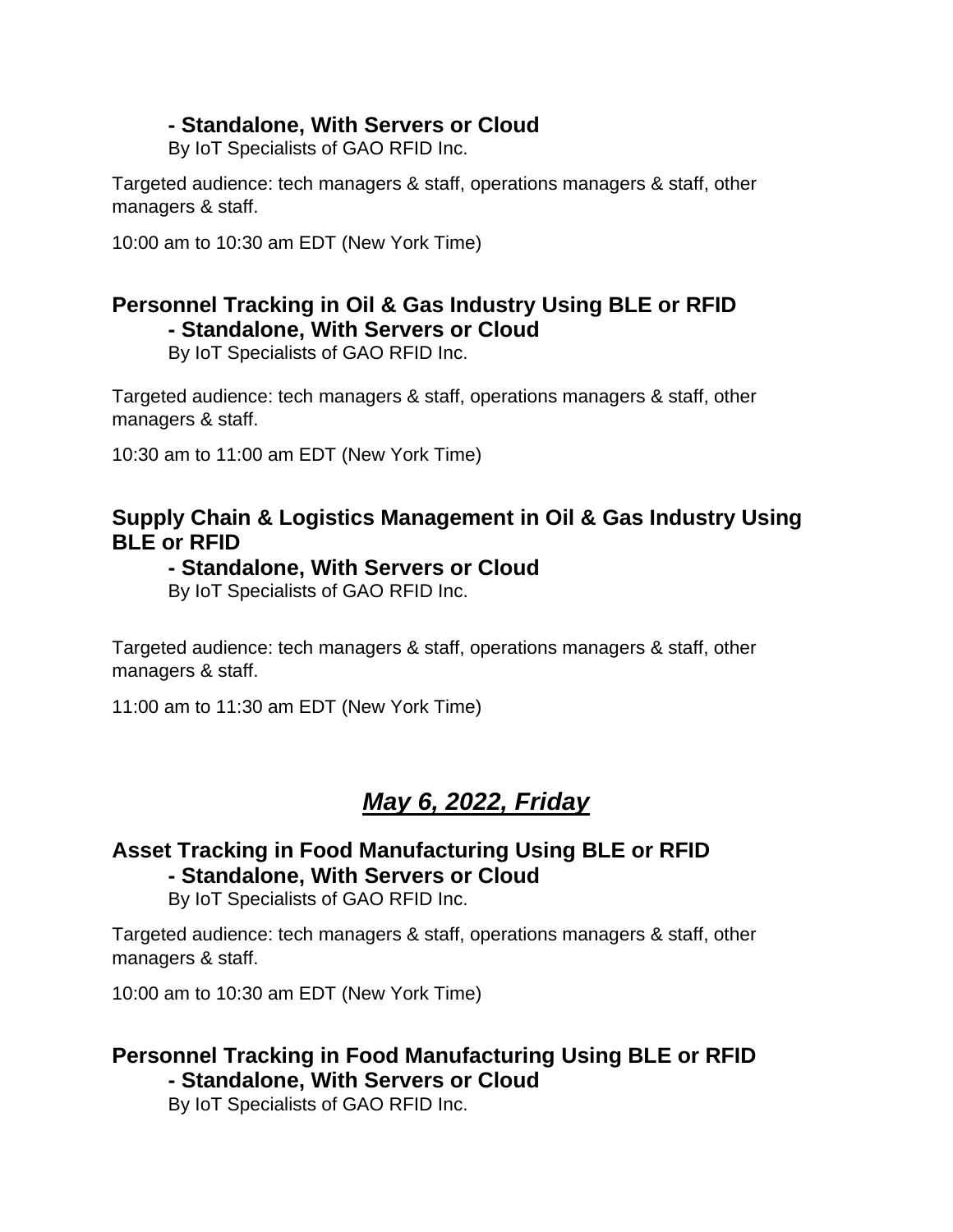10:30 am to 11:00 am EDT (New York Time)

### **Supply Chain & Logistics Management in Food Manufacturing Using BLE or RFID**

#### **- Standalone, With Servers or Cloud**

By IoT Specialists of GAO RFID Inc.

Targeted audience: tech managers & staff, operations managers & staff, other managers & staff.

11:00 am to 11:30 am EDT (New York Time)

# *May 9, 2022, Monday*

# **Asset Tracking in Civil Engineering & Roads Construction Using BLE or RFID**

#### **- Standalone, With Servers or Cloud**

By IoT Specialists of GAO RFID Inc.

Targeted audience: tech managers & staff, operations managers & staff, other managers & staff.

10:00 am to 10:30 am EDT (New York Time)

#### **Personnel Tracking in Civil Engineering & Roads Construction Using BLE or RFID**

# **- Standalone, With Servers or Cloud**

By IoT Specialists of GAO RFID Inc.

Targeted audience: tech managers & staff, operations managers & staff, other managers & staff.

10:30 am to 11:00 am EDT (New York Time)

# **Supply Chain & Logistics Managementin Civil Engineering & Roads Construction Using BLE or RFID**

**- Standalone, With Servers or Cloud**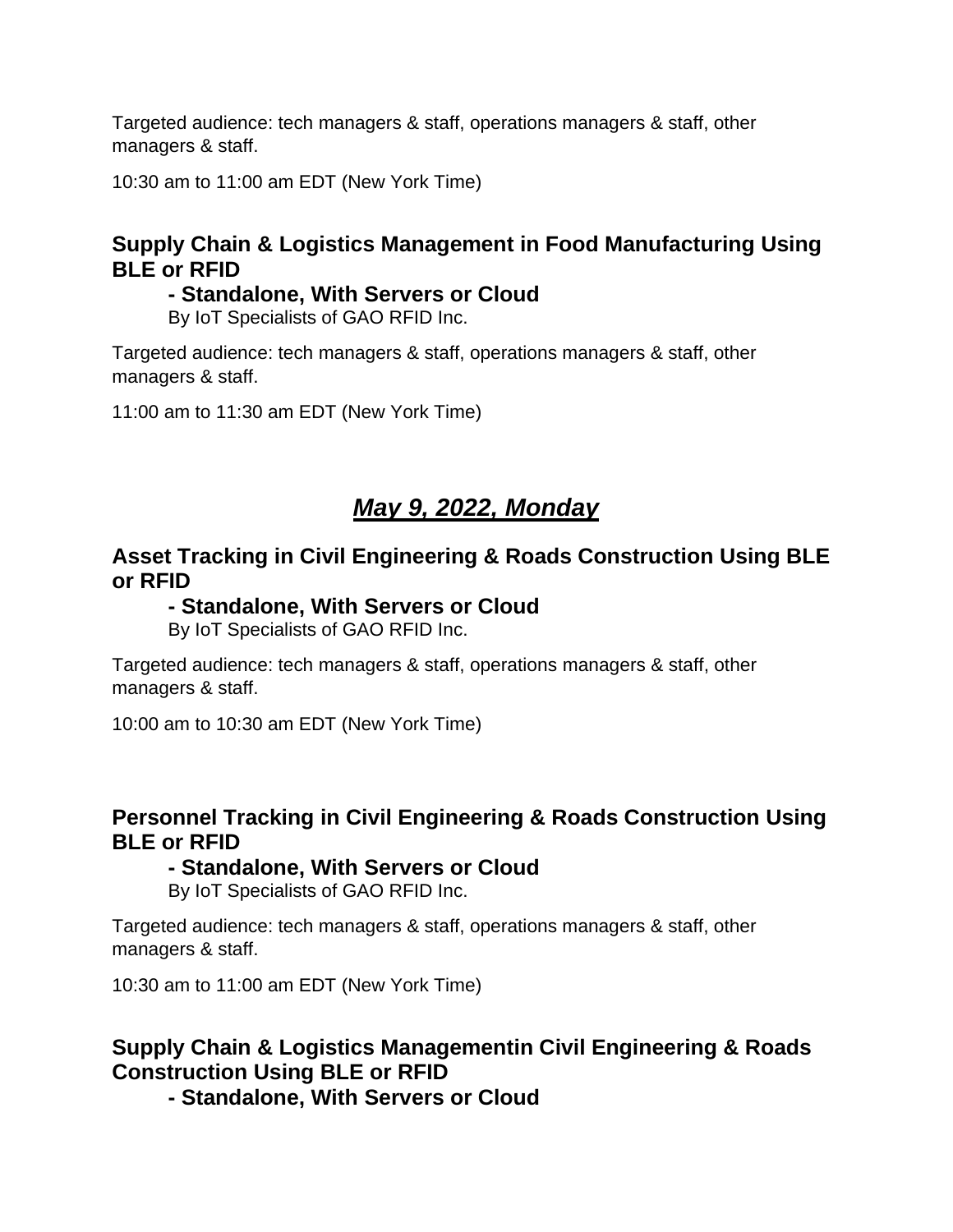By IoT Specialists of GAO RFID Inc.

Targeted audience: tech managers & staff, operations managers & staff, other managers & staff.

11:00 am to 11:30 am EDT (New York Time)

# *May 10, 2022, Tuesday*

# **Asset Tracking in Institutional & Commercial Construction Using BLE or RFID**

#### **- Standalone, With Servers or Cloud**

By IoT Specialists of GAO RFID Inc.

Targeted audience: tech managers & staff, operations managers & staff, other managers & staff.

10:00 am to 10:30 am EDT (New York Time)

### **Personnel Tracking in Institutional & Commercial Construction Using BLE or RFID**

#### **- Standalone, With Servers or Cloud**

By IoT Specialists of GAO RFID Inc.

Targeted audience: tech managers & staff, operations managers & staff, other managers & staff.

10:30 am to 11:00 am EDT (New York Time)

# **Supply Chain & Logistics Managementin Institutional & Commercial Construction Using BLE or RFID**

#### **- Standalone, With Servers or Cloud**

By IoT Specialists of GAO RFID Inc.

Targeted audience: tech managers & staff, operations managers & staff, other managers & staff.

11:00 am to 11:30 am EDT (New York Time)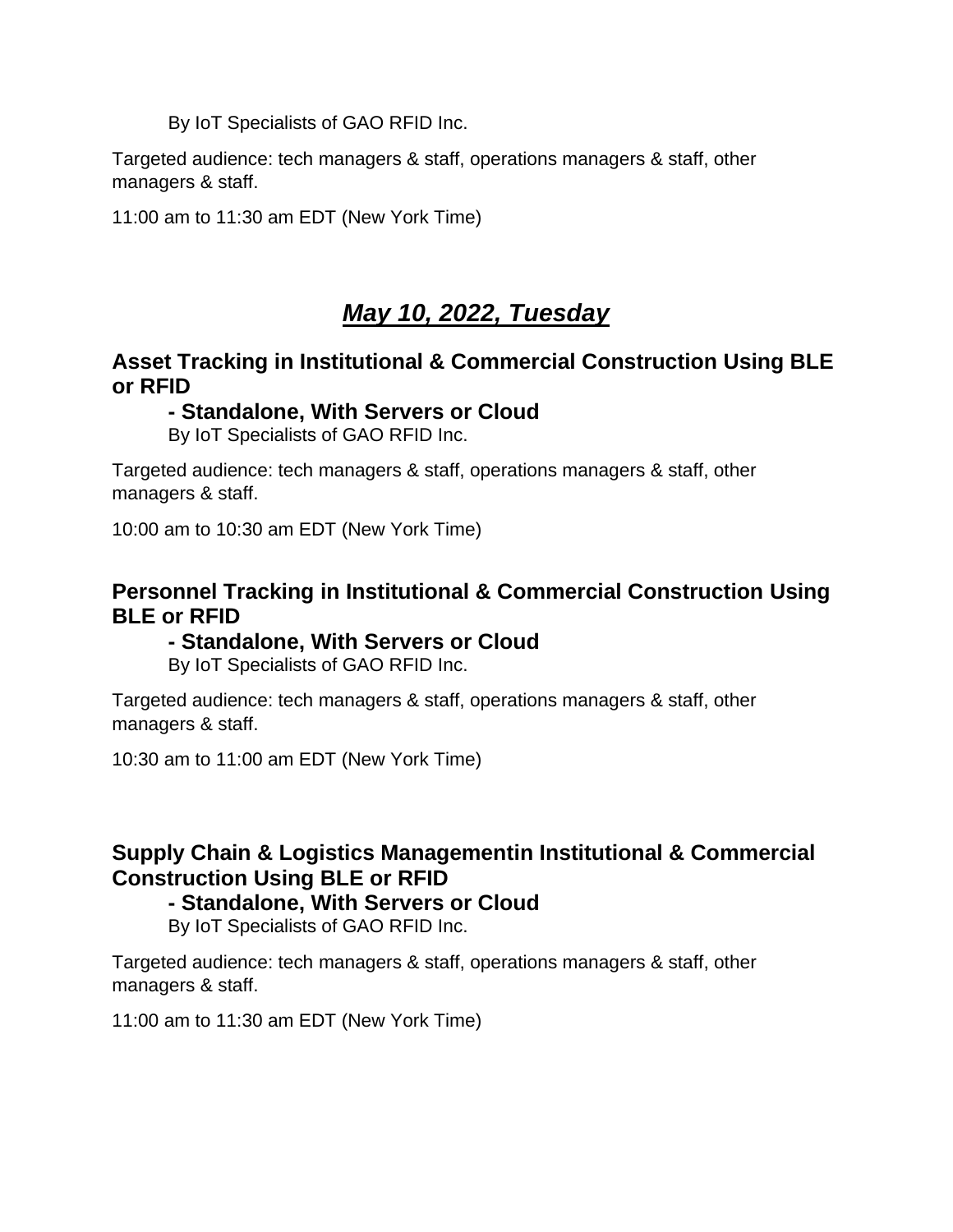# *May 11, 2022, Wednesday*

#### **BLE for Navigation/Positioning**

By IoT Specialists of GAO RFID Inc.

Targeted audience: tech managers & staff, operations managers & staff, other managers & staff.

10:00 am to 10:30 am EDT (New York Time)

# **BLE for Navigation/Positioning for Offices**

By IoT Specialists of GAO RFID Inc.

Targeted audience: tech managers & staff, operations managers & staff, other managers & staff.

10:30 am to 11:00 am EDT (New York Time)

# **Access Control Using BLE or RFID**

#### **- Standalone, With Servers or Cloud**

By IoT Specialists of GAO RFID Inc.

Targeted audience: tech managers & staff, operations managers & staff, other managers & staff.

11:00 am to 11:30 am EDT (New York Time)

# *May 12, 2022, Thursday*

# **Parking Systems Using BLE or RFID - Standalone, With Servers or Cloud**

By IoT Specialists of GAO RFID Inc.

Targeted audience: tech managers & staff, operations managers & staff, other managers & staff.

10:00 am to 10:30 am EDT (New York Time)

# **Inventory Management Using BLE or RFID**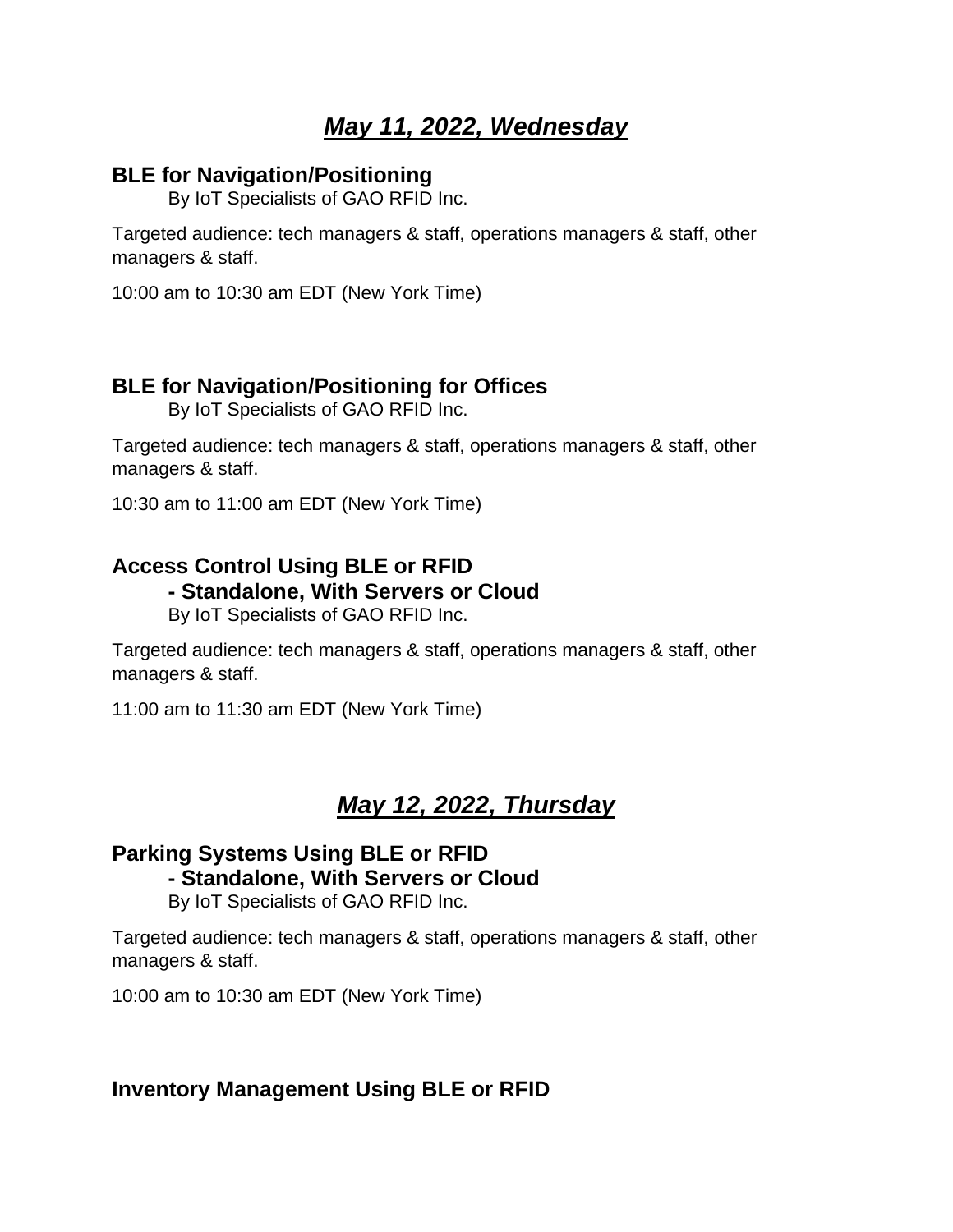#### **- Standalone, With Servers or Cloud**

By IoT Specialists of GAO RFID Inc.

Targeted audience: tech managers & staff, operations managers & staff, other managers & staff.

10:30 am to 11:00 am EDT (New York Time)

# **Pet & Livestock Tracking Using BLE or RFID - Standalone, With Servers or Cloud**

By IoT Specialists of GAO RFID Inc.

Targeted audience: tech managers & staff, operations managers & staff, other managers & staff.

11:00 am to 11:30 am EDT (New York Time)

# *May 13, 2022, Friday*

# **Car Rental Using BLE or RFID**

# **- Standalone, With Servers or Cloud**

By IoT Specialists of GAO RFID Inc.

Targeted audience: tech managers & staff, operations managers & staff, other managers & staff.

10:00 am to 10:30 am EDT (New York Time)

# **Vehicle Tracking Using BLE or RFID - Standalone, With Servers or Cloud**

By IoT Specialists of GAO RFID Inc.

Targeted audience: tech managers & staff, operations managers & staff, other managers & staff.

10:30 am to 11:00 am EDT (New York Time)

#### **Car Sharing Using BLE or RFID - Standalone, With Servers or Cloud** By IoT Specialists of GAO RFID Inc.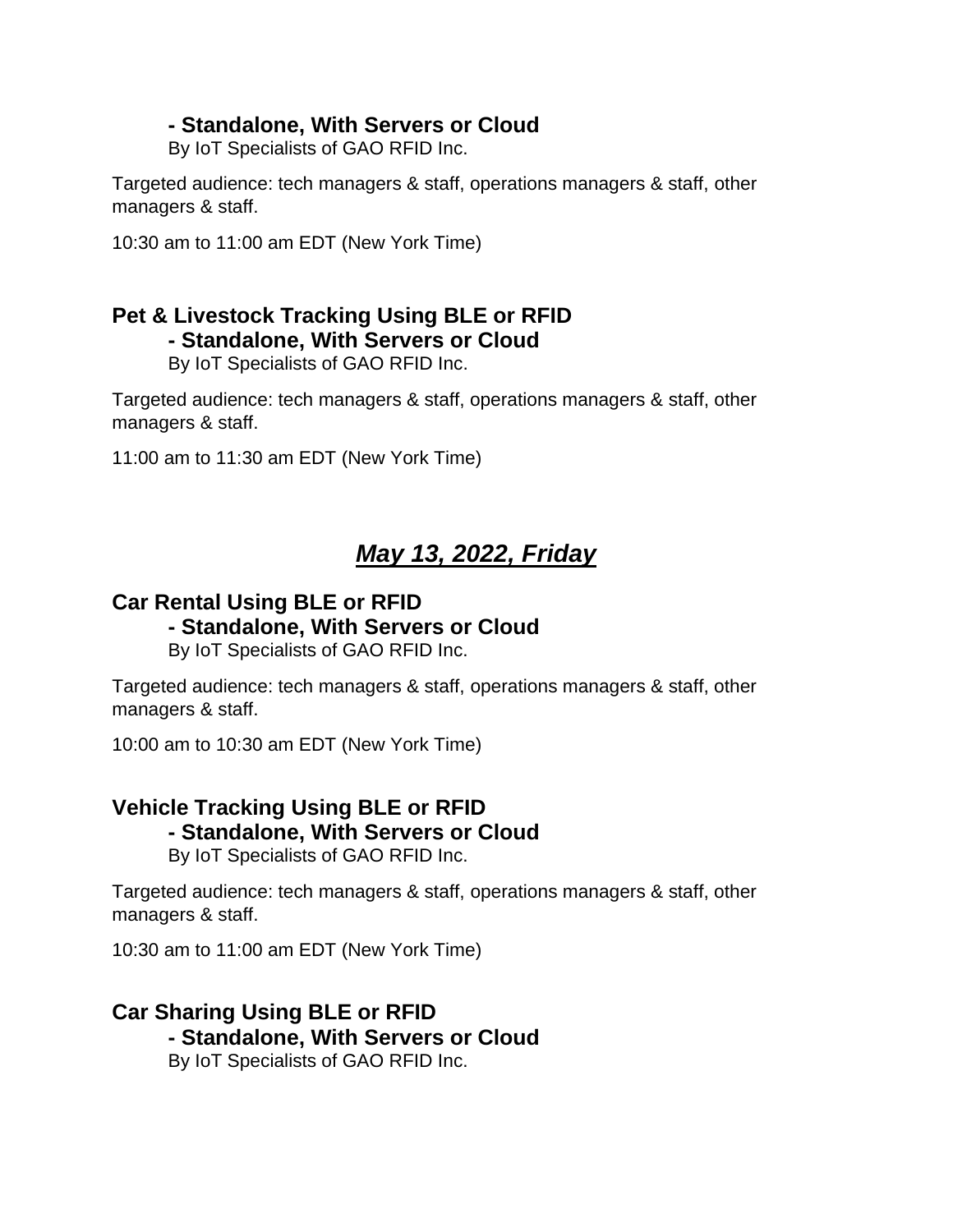11:00 am to 11:30 am EDT (New York Time)

# *May 16, 2022, Monday*

# **Mustering Using BLE or RFID - Standalone, With Servers or Cloud**

By IoT Specialists of GAO RFID Inc.

Targeted audience: tech managers & staff, operations managers & staff, other managers & staff.

10:00 am to 10:30 am EDT (New York Time)

# **Specimen Tracking Using BLE or RFID**

#### **- Standalone, With Servers or Cloud**

By IoT Specialists of GAO RFID Inc.

Targeted audience: tech managers & staff, operations managers & staff, other managers & staff.

10:30 am to 11:00 am EDT (New York Time)

# **BLE for Navigation/Positioning**

By IoT Specialists of GAO RFID Inc.

Targeted audience: tech managers & staff, operations managers & staff, other managers & staff.

11:00 am to 11:30 am EDT (New York Time)

# *May 17, 2022, Tuesday*

# **BLE for Navigation/Positioning for Arts**

By IoT Specialists of GAO RFID Inc.

Targeted audience: tech managers & staff, operations managers & staff, other managers & staff.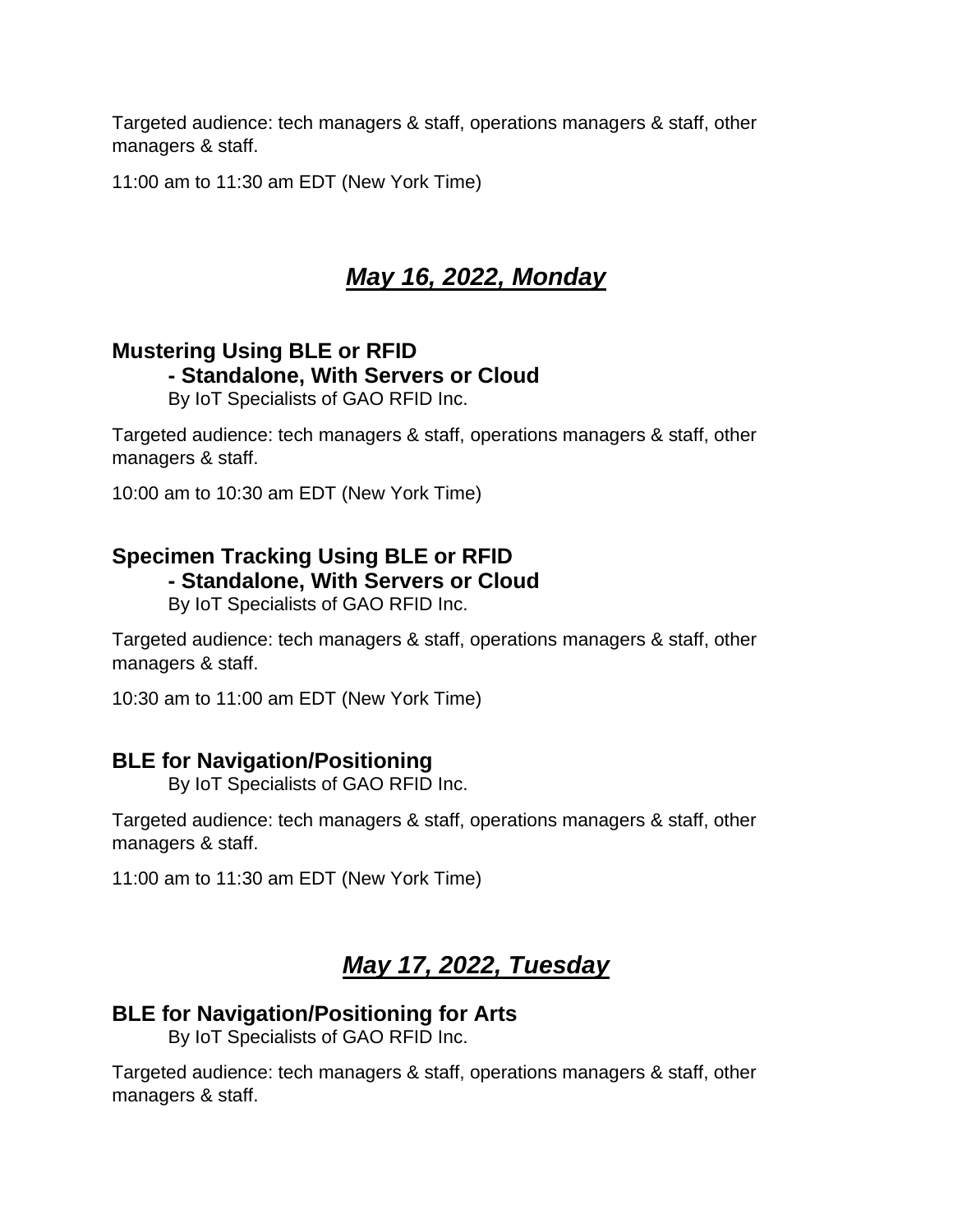10:00 am to 10:30 am EDT (New York Time)

#### **RFID for Cabinets**

By IoT Specialists of GAO RFID Inc.

Targeted audience: tech managers & staff, operations managers & staff, other managers & staff.

10:30 am to 11:00 am EDT (New York Time)

#### **RFID for Race Timing**

By IoT Specialists of GAO RFID Inc.

Targeted audience: tech managers & staff, operations managers & staff, other managers & staff.

11:00 am to 11:30 am EDT (New York Time)

# *May 18, 2022, Wednesday*

# **Asset Tracking in Residential Construction Using BLE or RFID W - Standalone, With Servers or Cloud**

By IoT Specialists of GAO RFID Inc.

Targeted audience: tech managers & staff, operations managers & staff, other managers & staff.

10:00 am to 10:30 am EDT (New York Time)

# **Personnel Tracking in Residential Construction Using BLE or RFID W - Standalone, With Servers or Cloud**

By IoT Specialists of GAO RFID Inc.

Targeted audience: tech managers & staff, operations managers & staff, other managers & staff.

10:30 am to 11:00 am EDT (New York Time)

# **Packaging & Handling Using BLE or RFID**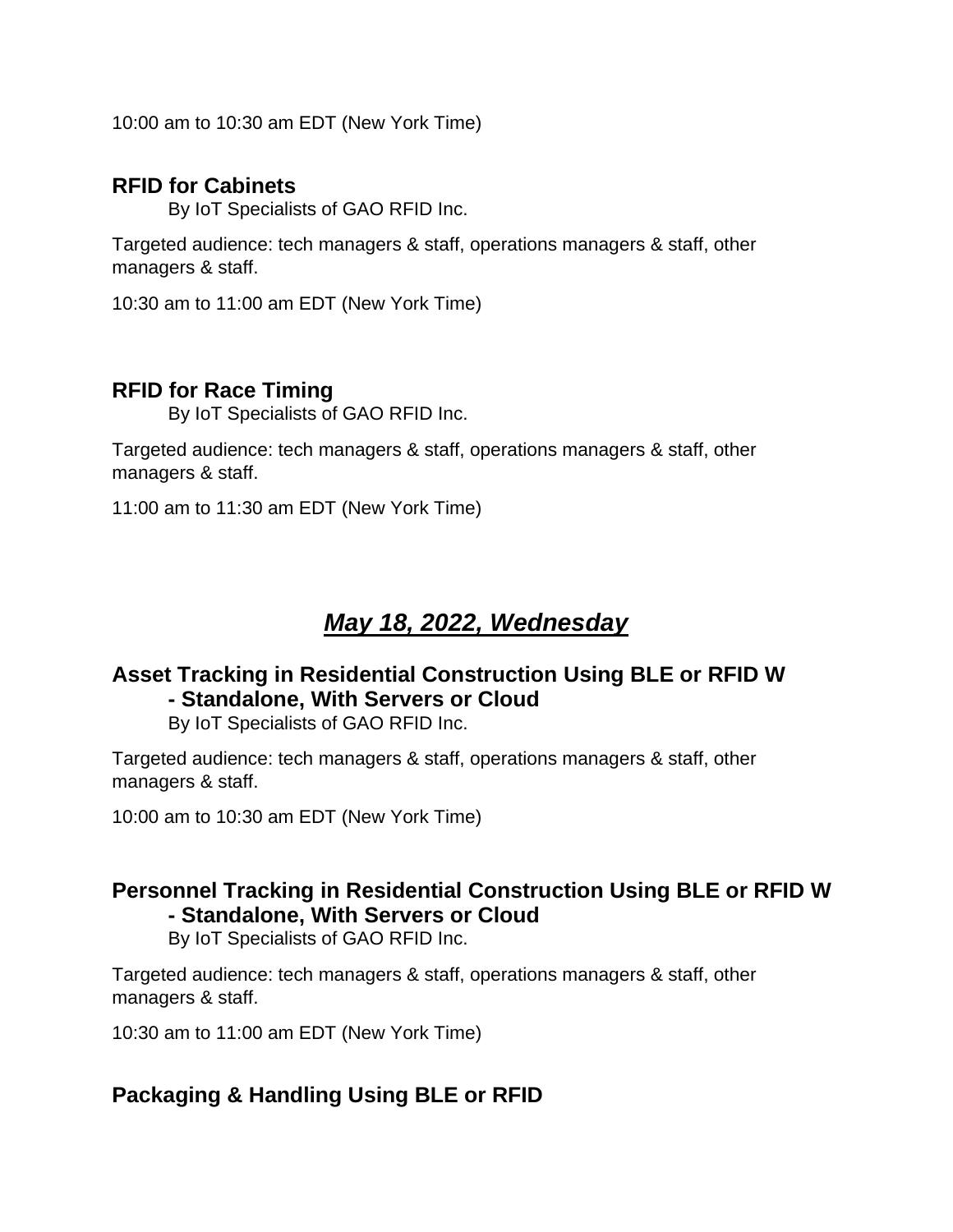By IoT Specialists of GAO RFID Inc.

Targeted audience: tech managers & staff, operations managers & staff, other managers & staff.

11:00 am to 11:30 am EDT (New York Time)

# *May 19, 2022, Thursday*

# **Asset Tracking in Manufacturing Using BLE or RFID - Standalone, With Servers or Cloud**

By IoT Specialists of GAO RFID Inc.

Targeted audience: tech managers & staff, operations managers & staff, other managers & staff.

10:00 am to 10:30 am EDT (New York Time)

# **Personnel Tracking in Manufacturing Using BLE or RFID - Standalone, With Servers or Cloud**

By IoT Specialists of GAO RFID Inc.

Targeted audience: tech managers & staff, operations managers & staff, other managers & staff.

10:30 am to 11:00 am EDT (New York Time)

#### **Supply Chain & Logistics Management in Manufacturing Using BLE or RFID**

#### **- Standalone, With Servers or Cloud**

By IoT Specialists of GAO RFID Inc.

Targeted audience: tech managers & staff, operations managers & staff, other managers & staff.

11:00 am to 11:30 am EDT (New York Time)

# **Returnable Item Tracking Using BLE or RFID - Standalone, With Servers or Cloud**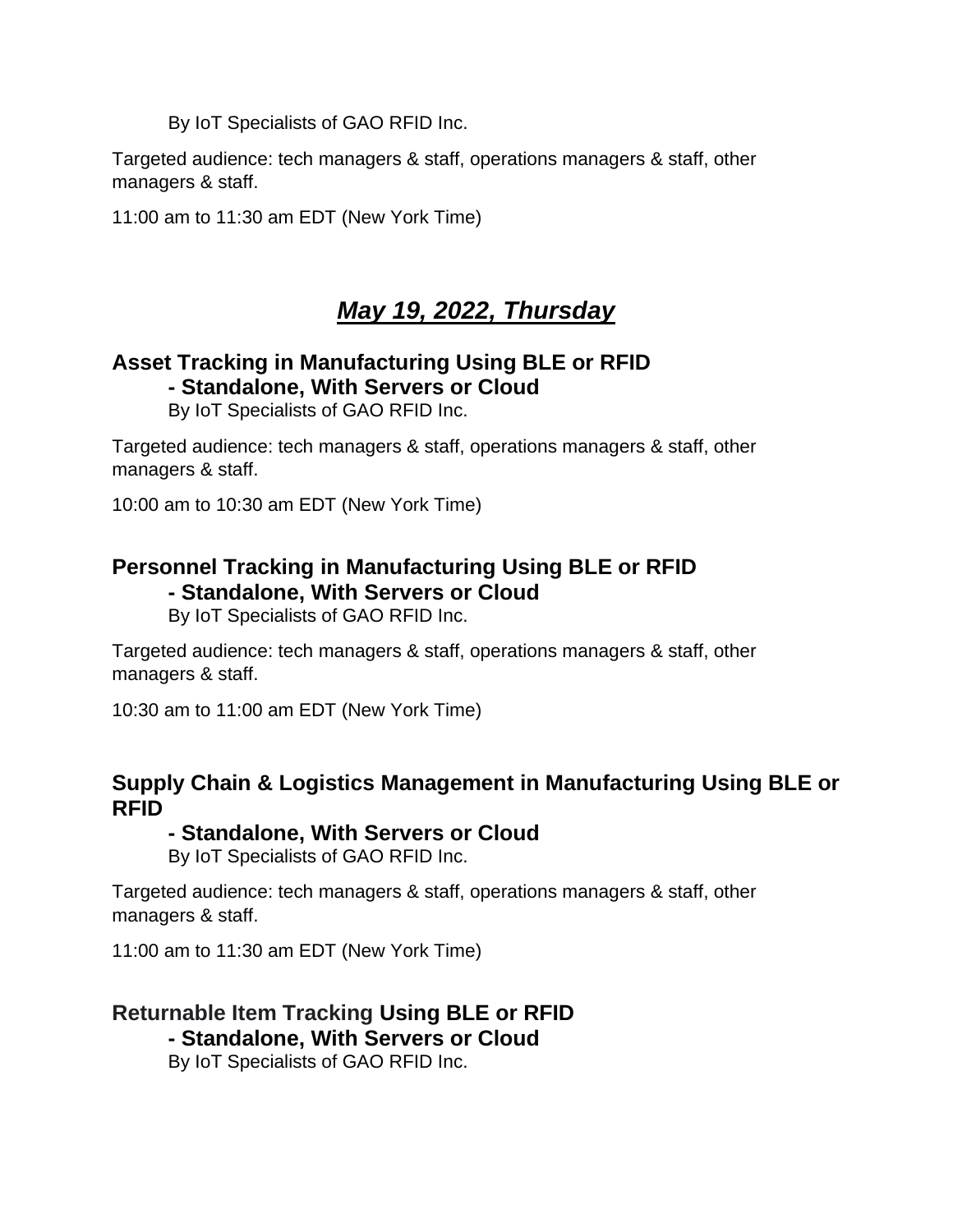11:30 am to 12:00 pm EDT (New York Time)

# *May 20, 2022, Friday*

# **Asset Tracking in Agriculture Using BLE or RFID - Standalone, With Servers or Cloud**

By IoT Specialists of GAO RFID Inc.

Targeted audience: tech managers & staff, operations managers & staff, other managers & staff.

10:00 am to 10:30 am EDT (New York Time)

# **Personnel Tracking in Agriculture Using BLE or RFID - Standalone, With Servers or Cloud**

By IoT Specialists of GAO RFID Inc.

Targeted audience: tech managers & staff, operations managers & staff, other managers & staff.

10:30 am to 11:00 am EDT (New York Time)

# **Supply Chain & Logistics Management Using BLE or RFID - Standalone, With Servers or Cloud**

By IoT Specialists of GAO RFID Inc.

Targeted audience: tech managers & staff, operations managers & staff, other managers & staff.

11:00 am to 11:30 am EDT (New York Time)

# **Document Tracking Using BLE or RFID - Standalone, With Servers or Cloud**

By IoT Specialists of GAO RFID Inc.

Targeted audience: tech managers & staff, operations managers & staff, other managers & staff.

11:30 am to 12:00 pm EDT (New York Time)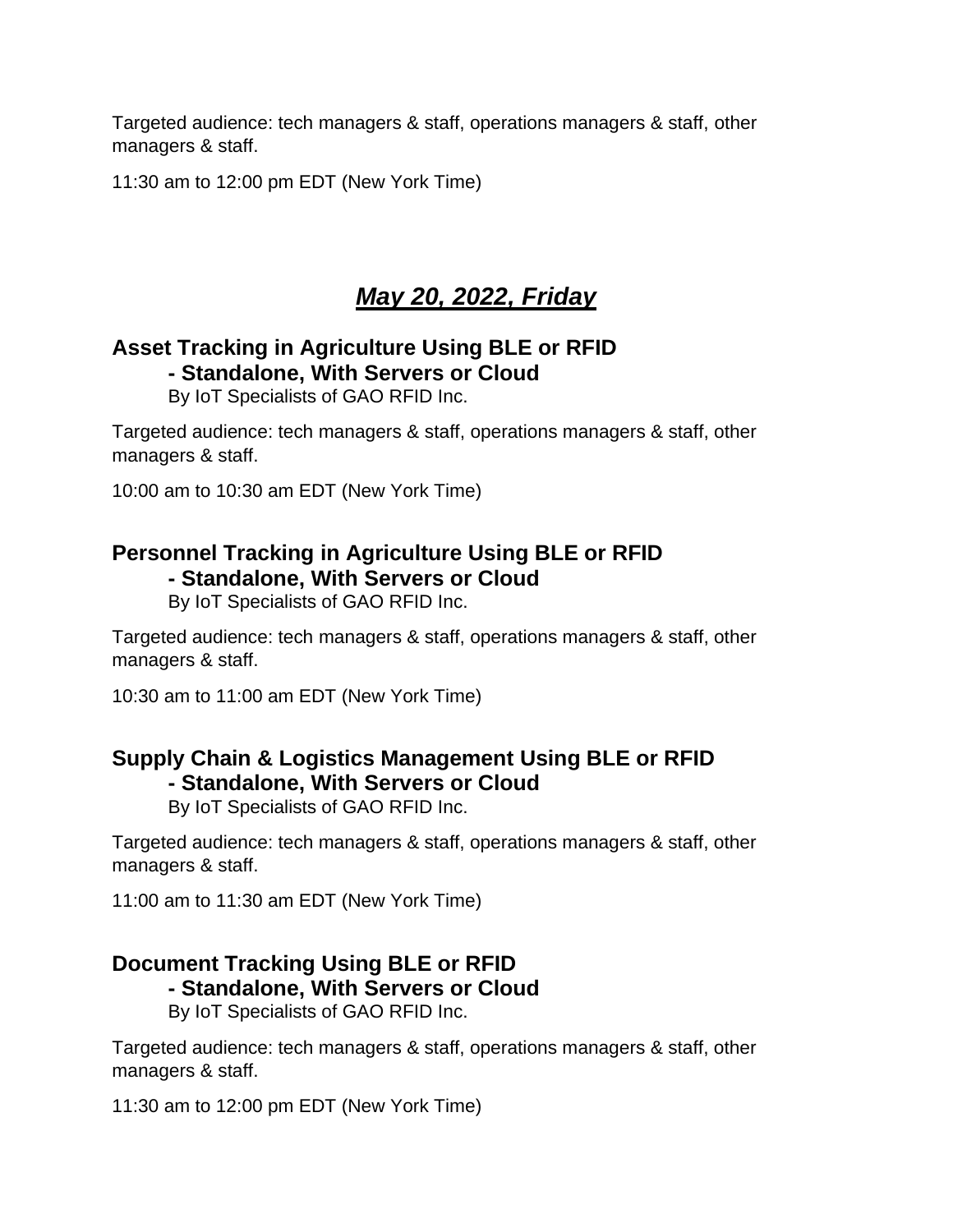# *May 23, 2022, Monday*

# **BLE Navigation/Positioning for Visitors**

By IoT Specialists of GAO RFID Inc.

Targeted audience: tech managers & staff, operations managers & staff, other managers & staff.

10:00 am to 10:30 am EDT (New York Time)

# **BLE Navigation/Positioning for Hospitals**

By IoT Specialists of GAO RFID Inc.

Targeted audience: tech managers & staff, operations managers & staff, other managers & staff.

10:30 am to 11:00 am EDT (New York Time)

# **BLE Navigation/Positioning for Company Premises**

By IoT Specialists of GAO RFID Inc.

Targeted audience: tech managers & staff, operations managers & staff, other managers & staff.

11:00 am to 11:30 am EDT (New York Time)

# **Cold Chain Management Using BLE & RFID**

By IoT Specialists of GAO RFID Inc.

Targeted audience: tech managers & staff, operations managers & staff, other managers & staff.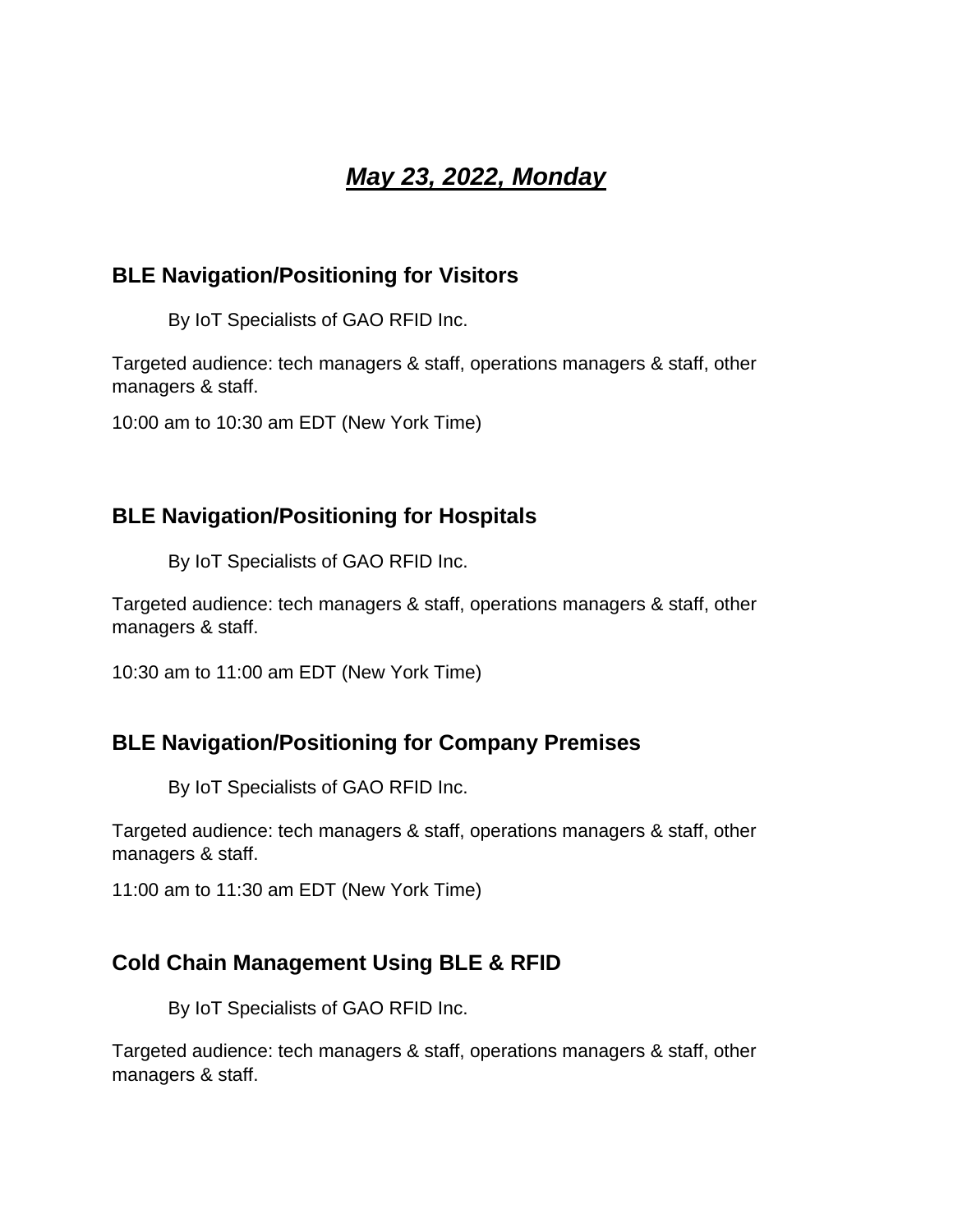11:30 am to 12:00 pm EDT (New York Time)

# *May 24, 2022, Tuesday*

# **BLE Navigation/Positioning for Advertising/Marketing**

By IoT Specialists of GAO RFID Inc.

Targeted audience: tech managers & staff, operations managers & staff, other managers & staff.

10:00 am to 10:30 am EDT (New York Time)

# **BLE Navigation/Positioning for Airports**

By IoT Specialists of GAO RFID Inc.

Targeted audience: tech managers & staff, operations managers & staff, other managers & staff.

10:30 am to 11:00 am EDT (New York Time)

# **BLE for Navigation/Positioning for Shopping Malls**

By IoT Specialists of GAO RFID Inc.

Targeted audience: tech managers & staff, operations managers & staff, other managers & staff.

11:00 am to 11:30 am EDT (New York Time)

# **Industry 4.0 Using BLE or RFID - Standalone, With Servers or Cloud**

By IoT Specialists of GAO RFID Inc.

Targeted audience: tech managers & staff, operations managers & staff, other managers & staff.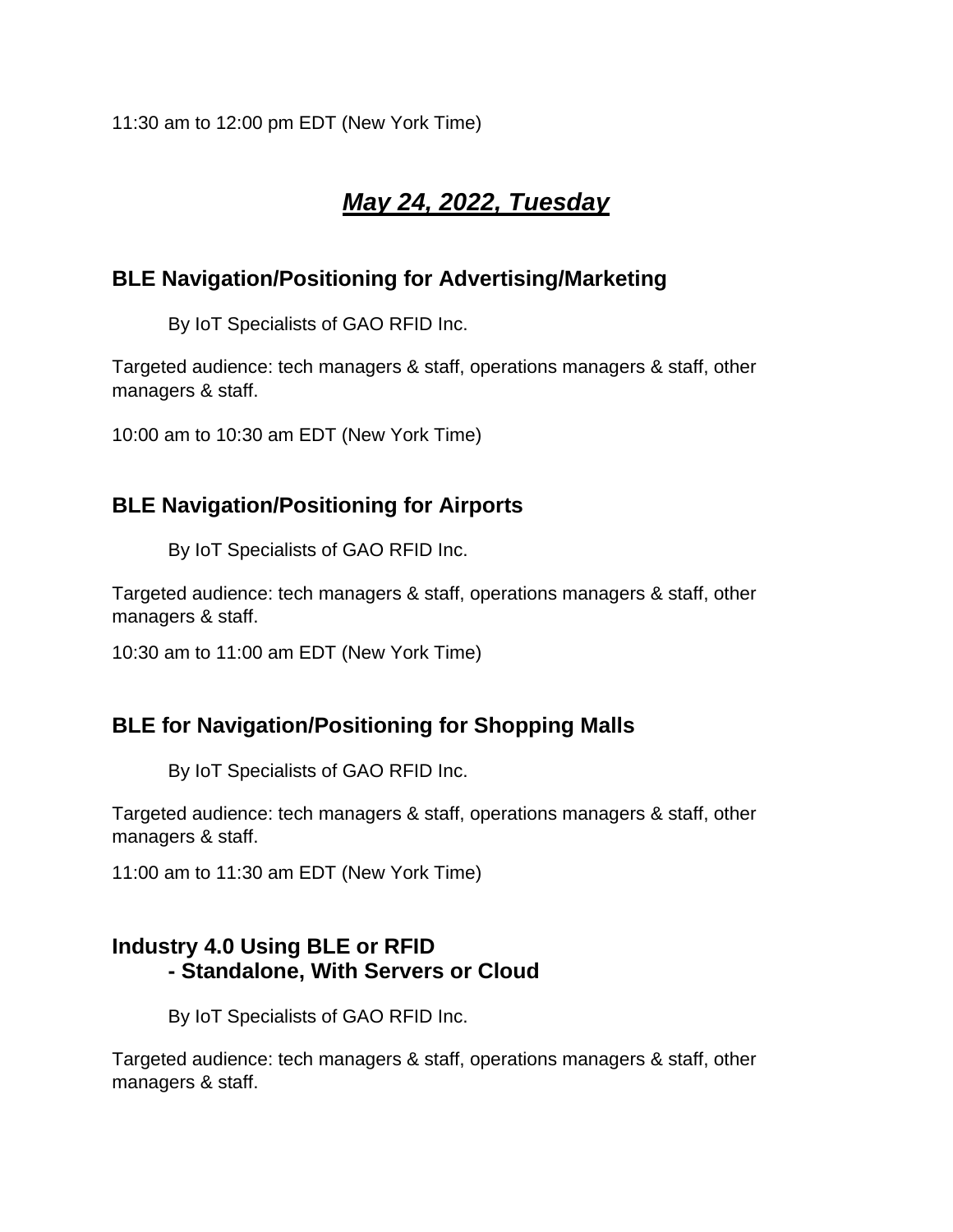11:30 am to 12:00 pm EDT (New York Time)

# *May 25, 2022, Wednesday*

# **Asset Tracking in Education, Banking & Government Institutions Using BLE or RFID**

#### **- Standalone, With Servers or Cloud**

By IoT Specialists of GAO RFID Inc.

Targeted audience: tech managers & staff, operations managers & staff, other managers & staff.

10:00 am to 10:30 am EDT (New York Time)

# **Personnel Tracking in Education, Banking & Government Institutions Using BLE or RFID**

#### **- Standalone, With Servers or Cloud**

By IoT Specialists of GAO RFID Inc.

Targeted audience: tech managers & staff, operations managers & staff, other managers & staff.

10:30 am to 11:00 am EDT (New York Time)

# **Supply Chain & Logistics Management Using BLE or RFID - Standalone, With Servers or Cloud**

By IoT Specialists of GAO RFID Inc.

Targeted audience: tech managers & staff, operations managers & staff, other managers & staff.

11:00 am to 11:30 am EDT (New York Time)

# **Tire Management Using BLE or RFID - Standalone, With Servers or Cloud**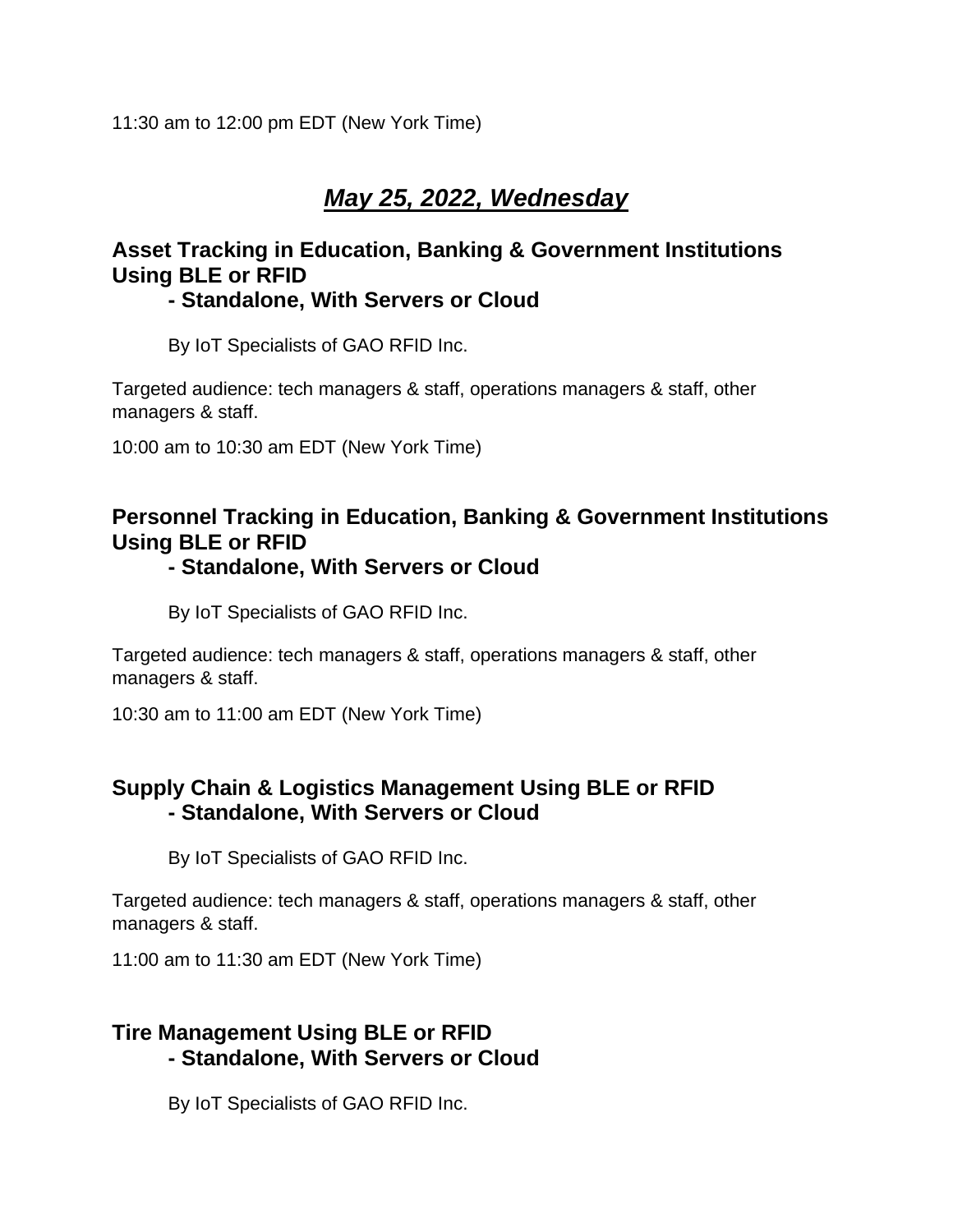11:30 am to 12:00 pm EDT (New York Time)

# *May 26, 2022, Thursday*

# **Asset Tracking in IT Industry Using BLE or RFID - Standalone, With Servers or Cloud**

By IoT Specialists of GAO RFID Inc.

Targeted audience: tech managers & staff, operations managers & staff, other managers & staff.

10:00 am to 10:30 am EDT (New York Time)

# **Personnel Tracking in IT Industry Using BLE or RFID - Standalone, With Servers or Cloud**

By IoT Specialists of GAO RFID Inc.

Targeted audience: tech managers & staff, operations managers & staff, other managers & staff.

10:30 am to 11:00 am EDT (New York Time)

# **Supply Chain & Logistics Management Using BLE or RFID - Standalone, With Servers or Cloud**

By IoT Specialists of GAO RFID Inc.

Targeted audience: tech managers & staff, operations managers & staff, other managers & staff.

11:00 am to 11:30 am EDT (New York Time)

#### **Laundry Management Using BLE or RFID - Standalone, With Servers or Cloud**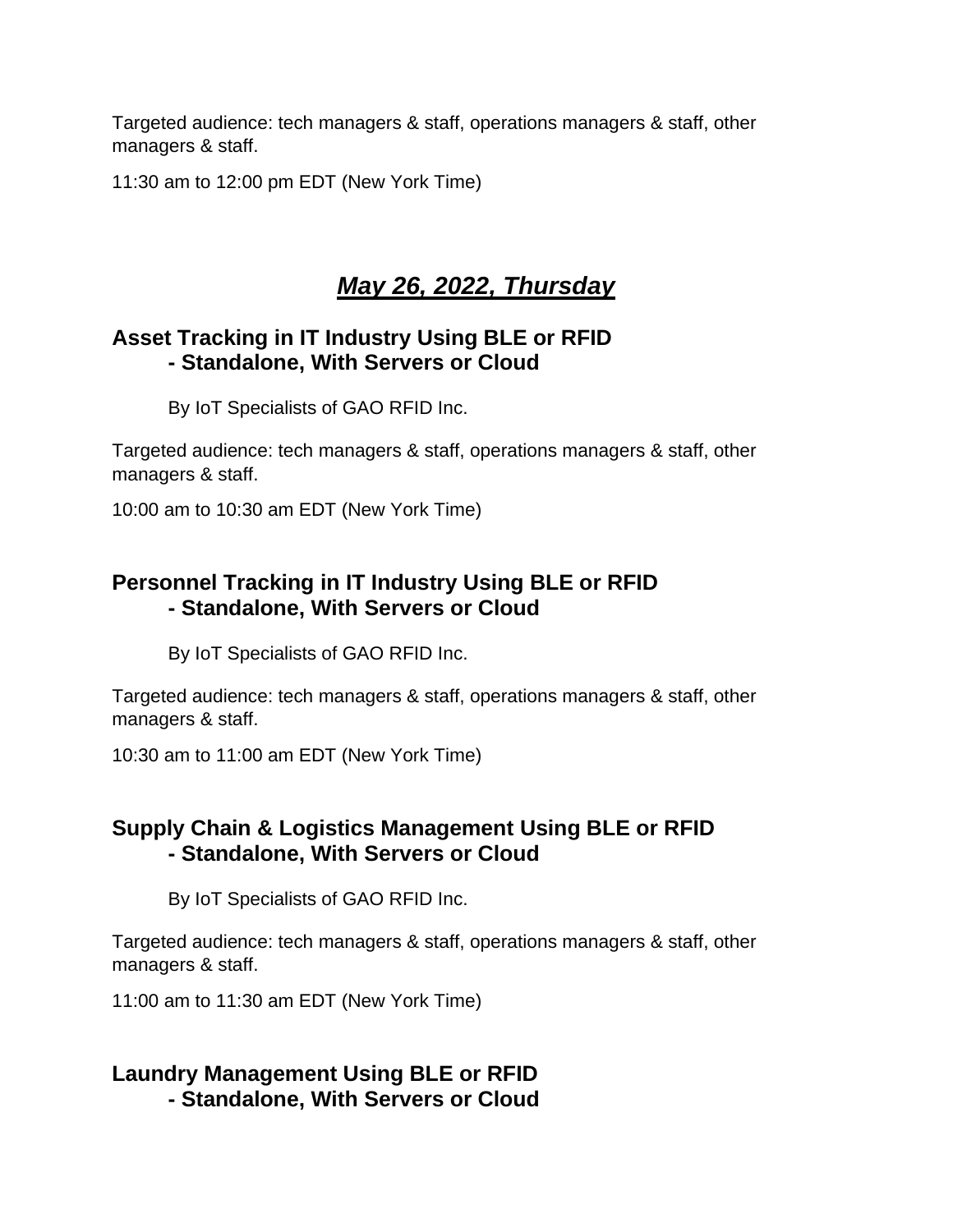By IoT Specialists of GAO RFID Inc. Targeted audience: tech managers & staff, operations managers & staff, other managers & staff.

11:30 am to 12:00 pm EDT (New York Time)

# *May 27, 2022, Friday*

### **Asset Tracking in Mining Using BLE or RFID - Standalone, With Servers or Cloud**

By IoT Specialists of GAO RFID Inc.

Targeted audience: tech managers & staff, operations managers & staff, other managers & staff.

10:00 am to 10:30 am EDT (New York Time)

# **Personnel Tracking in Mining Using BLE or RFID - Standalone, With Servers or Cloud**

By IoT Specialists of GAO RFID Inc.

Targeted audience: tech managers & staff, operations managers & staff, other managers & staff.

10:30 am to 11:00 am EDT (New York Time)

# **Supply Chain & Logistics Management in Mining Using BLE or RFID - Standalone, With Servers or Cloud**

By IoT Specialists of GAO RFID Inc.

Targeted audience: tech managers & staff, operations managers & staff, other managers & staff.

11:00 am to 11:30 am EDT (New York Time)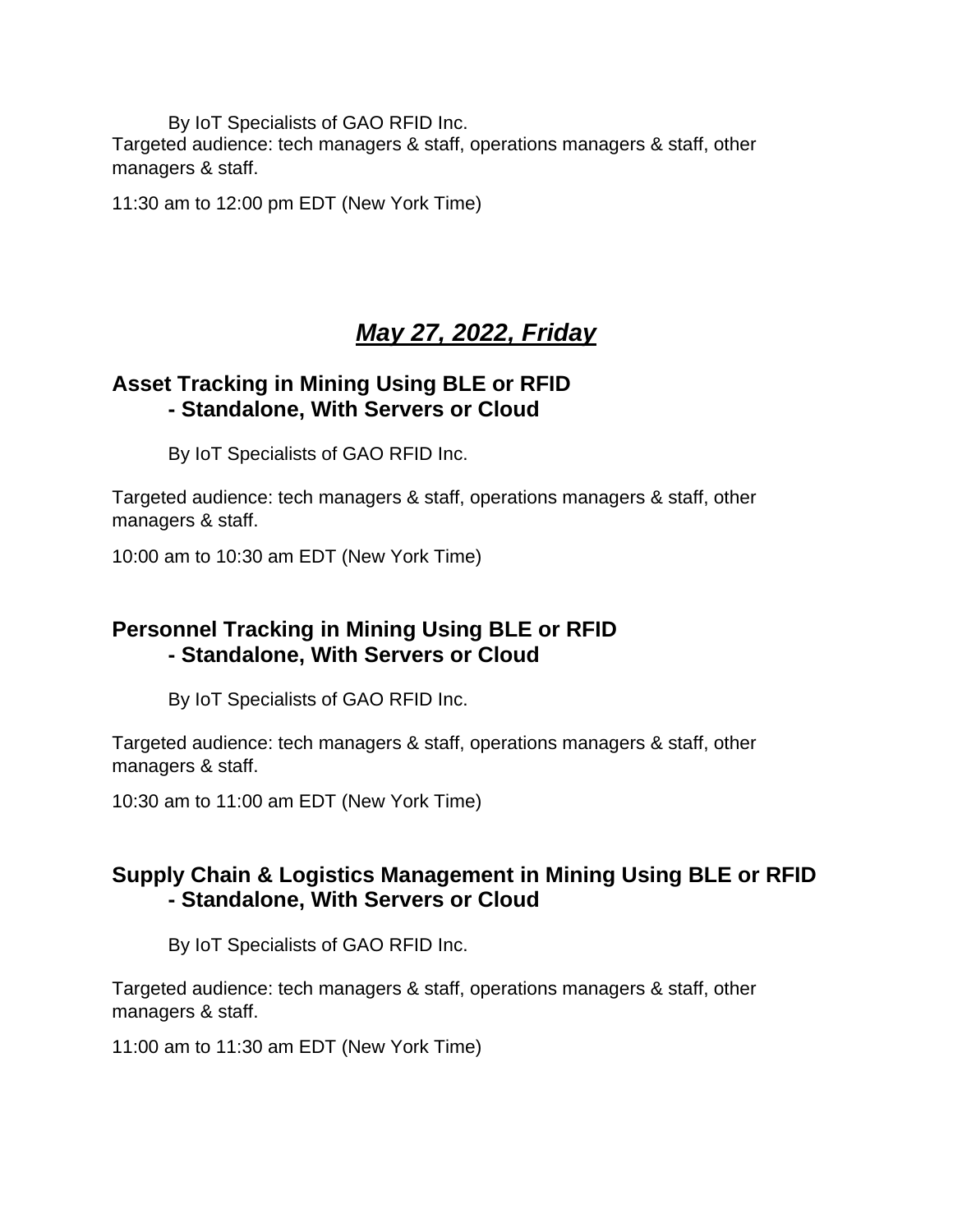# **Traceability of Foods & Related Products Using BLE or RFID - Standalone, With Servers or Cloud**

By IoT Specialists of GAO RFID Inc.

Targeted audience: tech managers & staff, operations managers & staff, other managers & staff.

11:30 am to 12:00 pm EDT (New York Time)

# *May 30, 2022, Monday*

### **Asset Tracking in Industrial Construction Using BLE or RFID - Standalone, With Servers or Cloud**

By IoT Specialists of GAO RFID Inc.

Targeted audience: tech managers & staff, operations managers & staff, other managers & staff.

10:00 am to 10:30 am EDT (New York Time)

#### **Personnel Tracking in Industrial Construction Using BLE or RFID - Standalone, With Servers or Cloud**

By IoT Specialists of GAO RFID Inc.

Targeted audience: tech managers & staff, operations managers & staff, other managers & staff.

10:30 am to 11:00 am EDT (New York Time)

# **Supply Chain & Logistics Management in Industrial Construction Using BLE or RFID**

**- Standalone, With Servers or Cloud**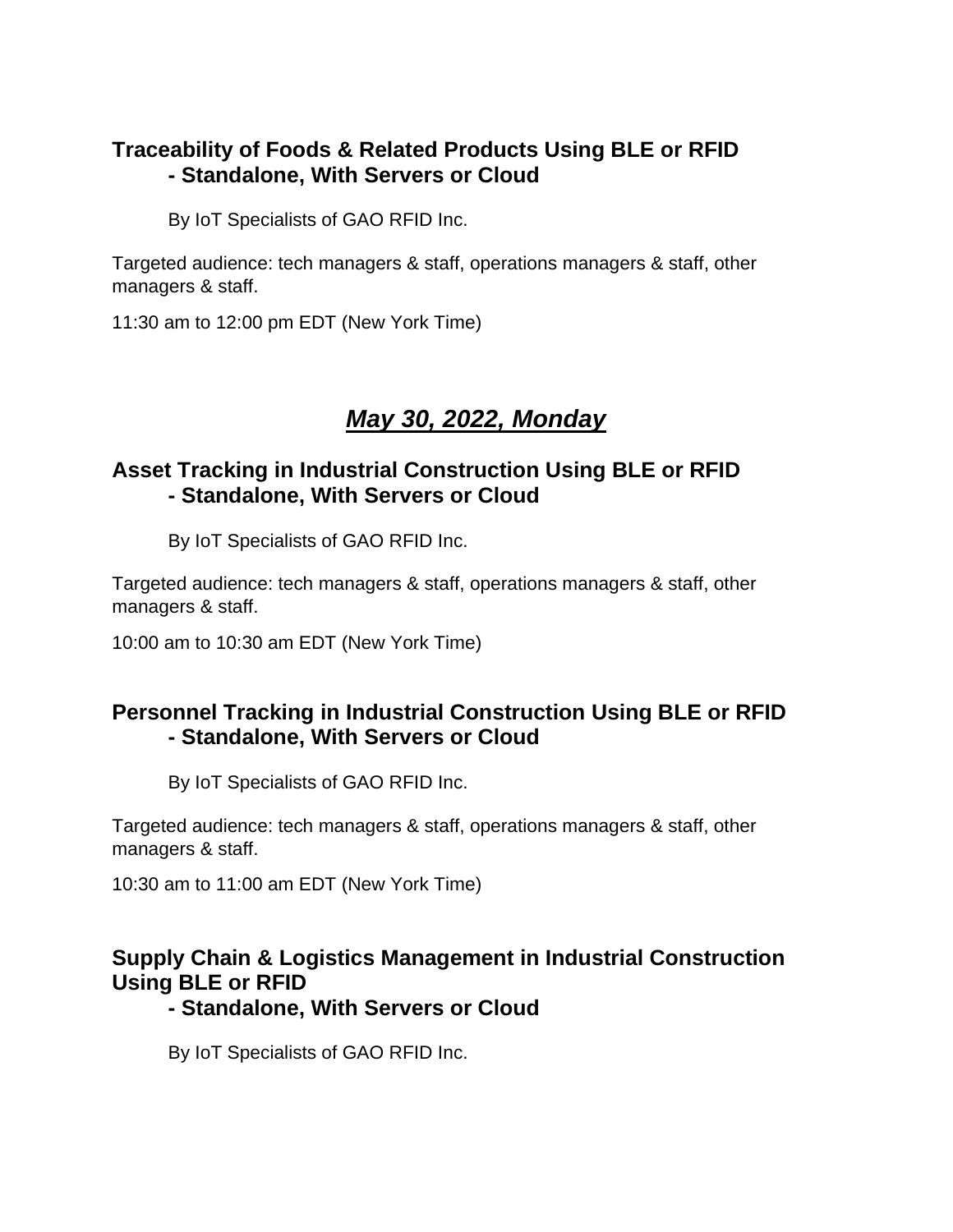11:00 am to 11:30 am EDT (New York Time)

# **Traceability of Pharmaceutical & Medical Products Using BLE or RFID - Standalone, With Servers or Cloud**

By IoT Specialists of GAO RFID Inc.

Targeted audience: tech managers & staff, operations managers & staff, other managers & staff.

11:30 am to 12:00 pm EDT (New York Time)

# *May 31, 2022, Tuesday*

### **Asset Tracking in Utility Industry Using BLE or RFID - Standalone, With Servers or Cloud**

By IoT Specialists of GAO RFID Inc.

Targeted audience: tech managers & staff, operations managers & staff, other managers & staff.

10:00 am to 10:30 am EDT (New York Time)

# **Personnel Tracking in Utility Industry Using BLE or RFID - Standalone, With Servers or Cloud**

By IoT Specialists of GAO RFID Inc.

Targeted audience: tech managers & staff, operations managers & staff, other managers & staff.

10:30 am to 11:00 am EDT (New York Time)

# **Supply Chain & Logistics Management Using BLE or RFID - Standalone, With Servers or Cloud**